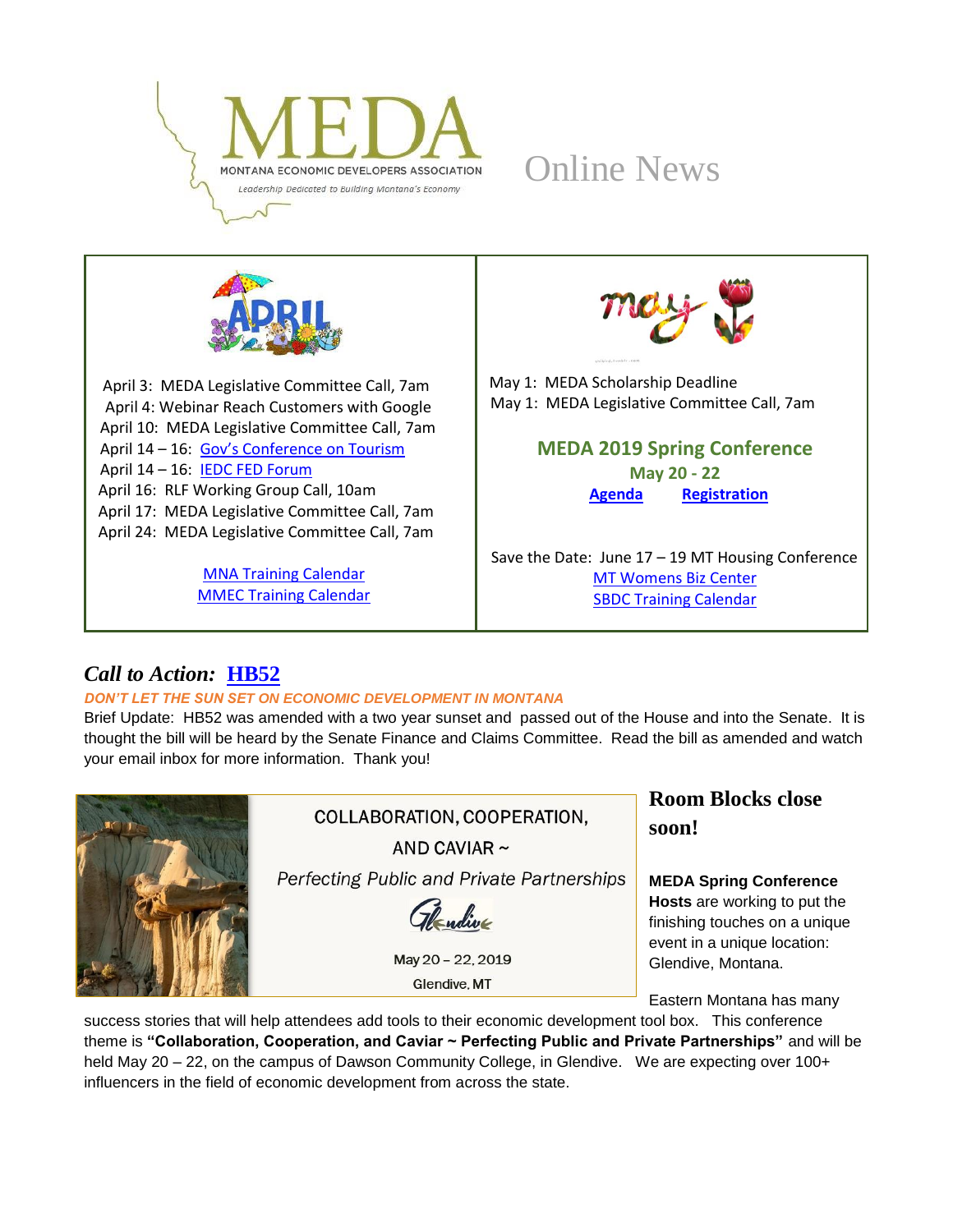Highlights of the conference:

- Professional Development Training
- Opportunity Zones
- Glendive Learning Rural Business Tour
- Banding Together in the Badlands Field Trip
- Networking, Networking, Networking
- Leveraging Tourism Assets

**[AGENDA](http://www.medamembers.org/media/userfiles/subsite_48/files/MEDASpring2019Agenda.pdf) [REGISTRATION](https://app.mt.gov/cgi-bin/confreg2/index.cgi?CONFERENCE_ID=7485&ACTION=INTRO)**

# **MEDA SCHOLARSHIPS UPDATE – 2 nd Quarter Deadline May 1st**

You still have time to submit for a MEDA Rick Jones Memorial Scholarship: criteria and application.

### **MEDA MEMBERSHIP UPDATE**

- Bear Paw Development Corporation leads the way with adding three new members to MEDA. Welcome to Michael Peter, Nanette Gabriel, and Lisa Moisey. And Congratulations on your 50<sup>th</sup> Anniversary, Bear Paw.
- Tracy Baker is now working for Miles Community College wearing dual hats: SBDC and Workforce Development.

# **MEDA COMMITTEE REPORTS -**

- **Before April 12th! TAKE THE SURVEY Professional Development and Scholarship:** The MEDA Professional Development and Scholarship Committee needs feedback from you to set training topics in 2019-2020. Your thoughts are essential to make sure the training and information is on target for your needs. Or..perhaps you have information you desire to share with the MEDA membership and are willing to serve as a presenter via webinar or at a Professional Development Training. Please take the survey and share your ideas. [Survey link](https://www.surveymonkey.com/r/MEDAPD19)
- **MEDA Legislative Committee:** This committee has been working tirelessly, especially at 7am each Wednesday morning, to follow and take action on bills of importance to MEDA. **Special thanks to Rick Edwards, Committee Chair, for his leadership throughout the session.** Anyone is welcome to join the calls.

### **MEDA COMMUNITY REVIEW?**

If you have a community that is on the edge of making progress - but needs a Western little organization, encouragement, **Community** and resources boost - MEDA would love to work with you to make that Assessment happen. For more information visit https://www.communityreview.org/ And <http://www.medamembers.org/resources/community-reviews> **Network** 

# **MEDA WORKING GROUPS UPDATE**

- **MEDA RLF Working Group–** Tiffany Melby, Bear Paw Development, Chair. This group will meet again on April 16th and hear a presentation from EDA. Join the call at 10:00am Notes from the pervious [call.](http://www.medamembers.org/working-groups/revolving-loan-fund/?d=compactt-2018)
- **MEDA Opportunity Zone Working Group** this group is making progress! A doodle will be sent soon to those signed up to schedule the first meeting. [Sign Up](https://docs.google.com/spreadsheets/d/1LSndN2TShmuGBvmHL_zEO_nrJMIBCsOdCyxqNtKj_QY/edit?usp=sharing)
- **MEDA Remove Work Working Group** thanks to efforts by Anne Boothe, this working group is forming fast. [Sign Up](https://docs.google.com/spreadsheets/d/1a7wMYlgNbhEe79n7egrBAlwX0SbKRdM1SbQ9ctZOHdo/edit?usp=sharing)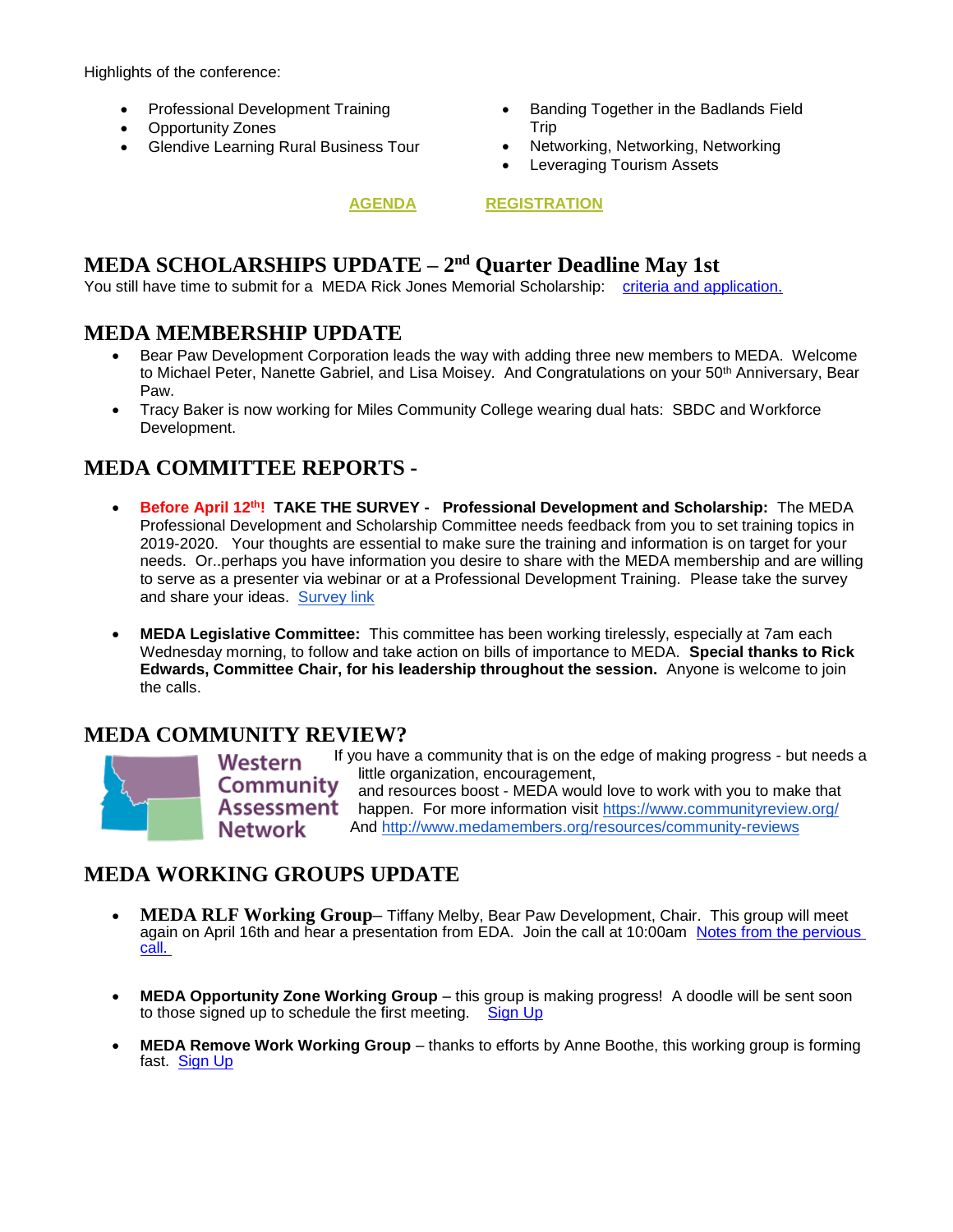# **MEDA RIPPLE EFFECTS MAPPING – MALTA AND FORT BENTON**

Thanks to WECAN (see above), the three state grant that is helping Wyoming, Idaho, and Montana to fine-tune its community assessment process, Ripple Effects Mapping (REM) is being used to determine outcomes from previous assessments. Malta's second MEDA Resource Team Assessment was held in 2014; Fort Benton's assessment was held in 2016. Each REM community is eligible for up to a \$1,000 grant. [More Info](http://www.medamembers.org/resources/resource-team-assessments/?d=compact&sort=publishDate) Next up: Darby, Victor and Stevensville.



**MALTA Ripple Effects**



**Fort Benton Ripple Effects**

# **TOOLS AND OPPORTUNITIES FOR YOU**

Check out the information below to learn of new tools and opportunities for you as you work in the field of Economic Development.

- The **Local Preservation School** is an open learning environment where preservation advocates and volunteers share with people how to save and sustain historic places in their communities. Though its not currently being updated, there is a lot of great information on the site: [http://localpreservation.github.io/#](http://localpreservation.github.io/)
- **Montana Housing Conference** June 17 19 <https://housing.mt.gov/Conference>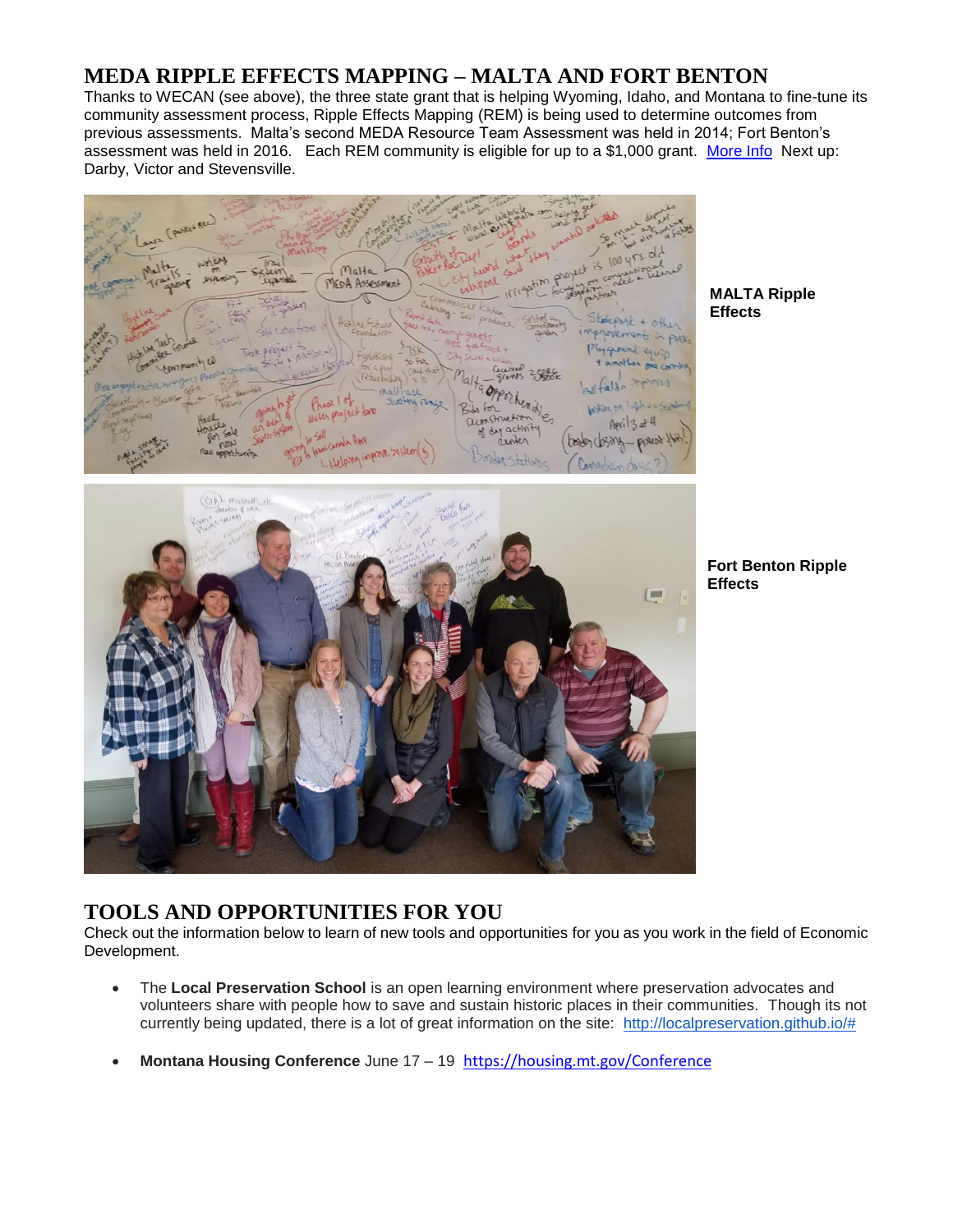• **EPA Free Webinar: How to Start Your Needed Infrastructure Project,** Tuesday, April 23, 2019**, 12:00pm-1:00pm MST [Register Online](https://gcc01.safelinks.protection.outlook.com/?url=https%3A%2F%2Fsyr.us11.list-manage.com%2Ftrack%2Fclick%3Fu%3D7dfb09ad16771349bbdb43da4%26id%3Dafe18297fc%26e%3Dfa22a188ed&data=02%7C01%7CDCook3%40mt.gov%7C649f4acb11054da7c11b08d6b13a1edf%7C07a94c98f30f4abbbd7ed63f8720dc02%7C0%7C0%7C636891260523753590&sdata=w4726RVcE32gYBU%2BDJ8g8lDOPendY9Oudf%2BSd9m9%2FjE%3D&reserved=0)**



# **GRANT OPPORTUNITIES**

- $\Rightarrow$  Check out the updated website from **MSU Extension** and their great list of grants! <http://msucommunityresources.org/GrantOpportunities.html>
- MEDA is a member of [GrantStation.](https://grantstation.com/index.asp) Email [gloria](mailto:gloria@medamembers.org) if you would like the username and password.
- $\Rightarrow$  The **North Face Explore Fund** Announces Grant Program for Outdoor Adventure (Deadline: April 5, 2019) The North Face Explore Fund supports nonprofit organizations in the U.S. that are looking to increase participation in the outdoors and work in innovative ways to protect our environment. Programs with strong outdoor engagement in activities such as skiing, kayaking, backpacking, etc. are preferred. Grants range from \$5,000 to \$25,000. For more information, visit the website [https://www.thenorthface.com](https://www.thenorthface.com/)
- $\Rightarrow$  **The Montana Registered Apprenticeship Program** is an excellent training model that assists employers in building a highly customizable and skilled workforce to meet their business needs. In turn, apprentices immediately start working and earn a paycheck while completing the required training and instruction. The Montana Registered Apprenticeship Program recognizes apprenticeships in over 100 occupations. While trades continue to make up most apprentices, the program has developed curriculum for occupations in healthcare, manufacturing, finance, and information technology. Since 2016, 26